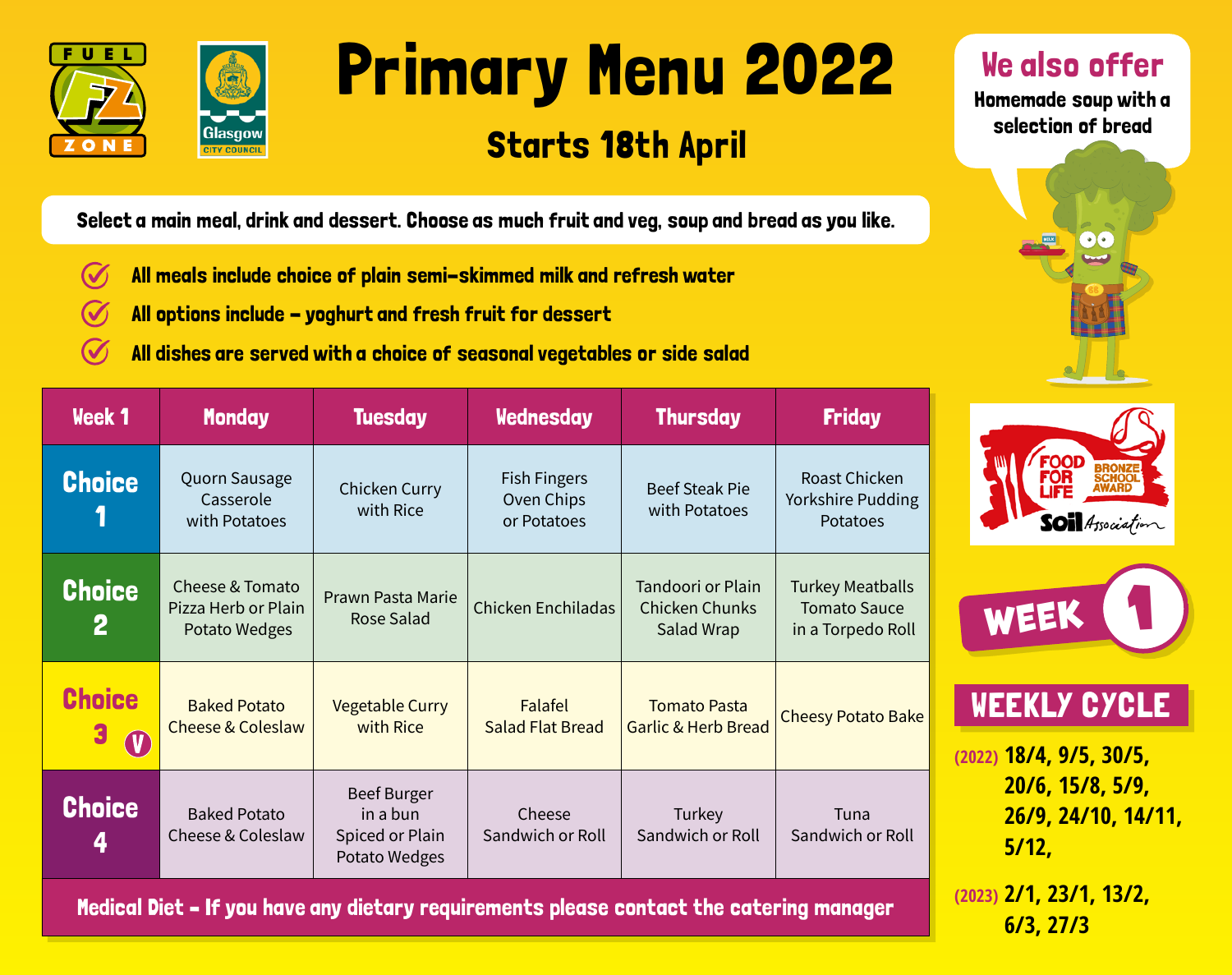



# Primary Menu 2022

#### Starts 18th April

We also offer

Homemade soup with a selection of bread



LE

**13/3**

Select a main meal, drink and dessert. Choose as much fruit and veg, soup and bread as you like.

- $\boldsymbol{C}$ All meals include choice of plain semi-skimmed milk and refresh water
- All options include yoghurt and fresh fruit for dessert
- All dishes are served with a choice of seasonal vegetables or side salad

|                                                  | <b>Friday</b>                                        | <b>Thursday</b>                                                            | <b>Wednesday</b>                                       | <b>Tuesday</b>                                                                   | <b>Monday</b>                                         | Week 2                        |  |  |
|--------------------------------------------------|------------------------------------------------------|----------------------------------------------------------------------------|--------------------------------------------------------|----------------------------------------------------------------------------------|-------------------------------------------------------|-------------------------------|--|--|
| <b>FOOD</b><br>FOR<br><b>SOI</b> Association     | <b>Breaded Fish</b><br>with Potatoes                 | Beef Spaghetti<br>Bolognaise<br>Garlic & Herb Bread                        | <b>Turkey Meatballs</b><br>in Gravy<br>with Potatoes   | <b>Beef Belmont Pie</b><br>with Potatoes                                         | Quorn Burger<br>in a Bun<br>Oven Chips<br>or Potatoes | <b>Choice</b>                 |  |  |
| WEEK                                             | Chicken and Rice<br><b>Crusty Bread</b>              | Chicken Goujon<br>Salad Wrap                                               | <b>Chicken Tomato</b><br>Pasta<br>Garlic & Herb Bread  | <b>Hot Dog Sausage</b><br>& Onions<br>Herb or Plain<br>Potato Wedges             | Cheese & Tomato<br>Pizza<br>with Pasta                | <b>Choice</b><br>$\mathbf{2}$ |  |  |
| <b>WEEKLY CYCLE</b><br>$(2022)$ 25/4, 16/5, 6/6, | Vegetable Quarter<br><b>Pounder</b><br>with Potatoes | Vegetable Spaghetti<br><b>Bolognaise</b><br><b>Garlic &amp; Herb Bread</b> | <b>Baked Potato</b><br><b>Cheese &amp; Coleslaw</b>    | <b>Quorn Hot Dog</b><br>& Onions<br><b>Herb or Plain</b><br><b>Potato Wedges</b> | <b>Baked Beans</b><br>on Toast                        | <b>Choice</b>                 |  |  |
| 22/8, 12/9, 3/10,<br>31/10, 21/11,<br>12/12,     | Cheese<br>Sandwich or Roll                           | Turkey<br>Sandwich or Roll                                                 | <b>Cheese Toastie</b><br><b>or</b><br>Sandwich or Roll | Tuna<br>Sandwich or Roll                                                         | <b>Baked Beans</b><br>on Toast                        | <b>Choice</b><br>4            |  |  |
| <u>(2023) <b>9/1, 30/1, 20/2,</b></u>            |                                                      |                                                                            |                                                        |                                                                                  |                                                       |                               |  |  |

Medical Diet – If you have any dietary requirements please contact the catering manager